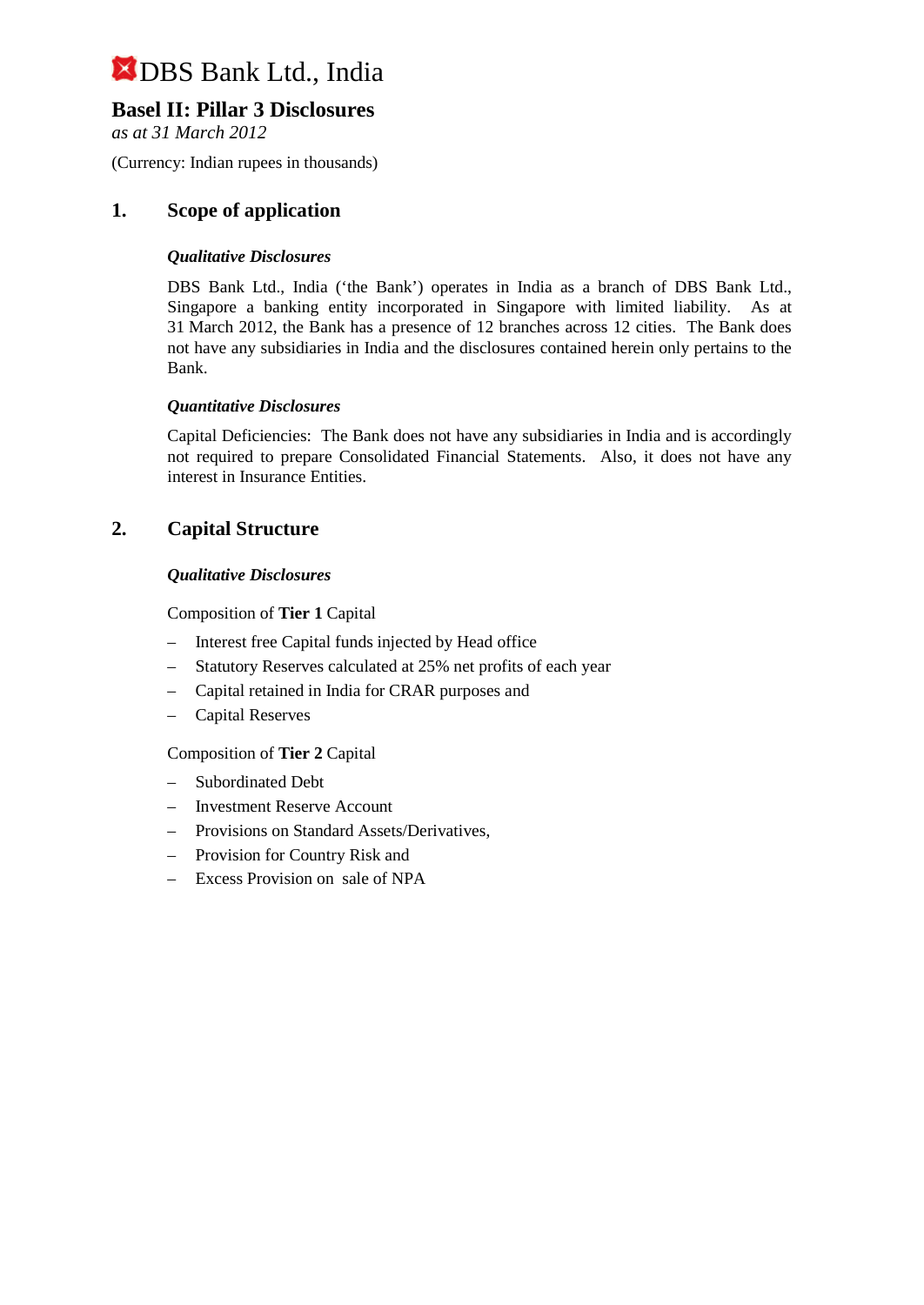# **Basel II: Pillar 3 Disclosures** *(Continued)*

*as at 31 March 2012*

(Currency: Indian rupees in thousands)

# **2. Capital Structure** *(Continued)*

### **Capital Funds**

|           | <b>Particulars</b>                                         | 31 Mar 12  |
|-----------|------------------------------------------------------------|------------|
| A.        | <b>Tier I Capital</b>                                      | 22,726,316 |
|           | Of which                                                   |            |
|           | - Capital (Funds from Head Office)                         | 14,603,321 |
|           | - Reserves and Surplus                                     | 8,971,613  |
|           | - Amounts deducted from Tier I capital;                    |            |
|           | - Deferred Tax Asset                                       | 848,618    |
| <b>B.</b> | Tier 2 Capital (net of deductions)                         | 12,343,440 |
|           | Of which                                                   |            |
| B.1       | Subordinated debt eligible for inclusion in Tier 2 capital |            |
|           | - Total amount outstanding                                 | 39,617,239 |
|           | - Of which amount raised during the period                 |            |
|           | - Amount eligible as capital funds                         | 11,363,158 |
| B.2       | Other Tier 2 Capital                                       |            |
|           | - Investment reserve account                               | 182,367    |
|           | - Provision for Standard Assets/Derivatives                | 776,672    |
|           | - Provision for Country Risk                               | 20,243     |
|           | -Excess Provision on sale of NPA                           | 1,000      |
| C.        | <b>Total Eligible Capital</b>                              | 35,069,756 |

| <b>Particulars</b>            | 31 Mar 12  |
|-------------------------------|------------|
| Tier 1 Capital                | 22,726,316 |
| <b>Total Capital</b>          | 35,069,756 |
| <b>Total Capital Required</b> | 21,952,253 |
| Tier 1 Capital ratio          | $9.32\%$   |
| Total Capital Adequacy ratio  | 14.38%     |

# **3. Capital Adequacy**

## *Qualitative disclosures*

The CRAR of the Bank is 14.38 % as computed under Basel II norms. Under the earlier Basel I norms, the CRAR would have been 13.01%. The ratio under both frameworks is higher than the minimum regulatory CRAR requirement of 9%.

The Bank's capital management framework is guided by the existing capital position, proposed growth and strategic direction. Growth opportunities have resulted in an increasing and continuing need to focus on the effective management of risk, and commensurate capital to bear that risk. The Bank carefully assesses its growth opportunities relative to the capital available to support them, particularly in the light of the economic environment and capital requirements under Basel II. The Bank maintains a strong discipline over capital allocation and ensuring that returns on investment cover capital costs.

# **3. Capital Adequacy** *(Continued)*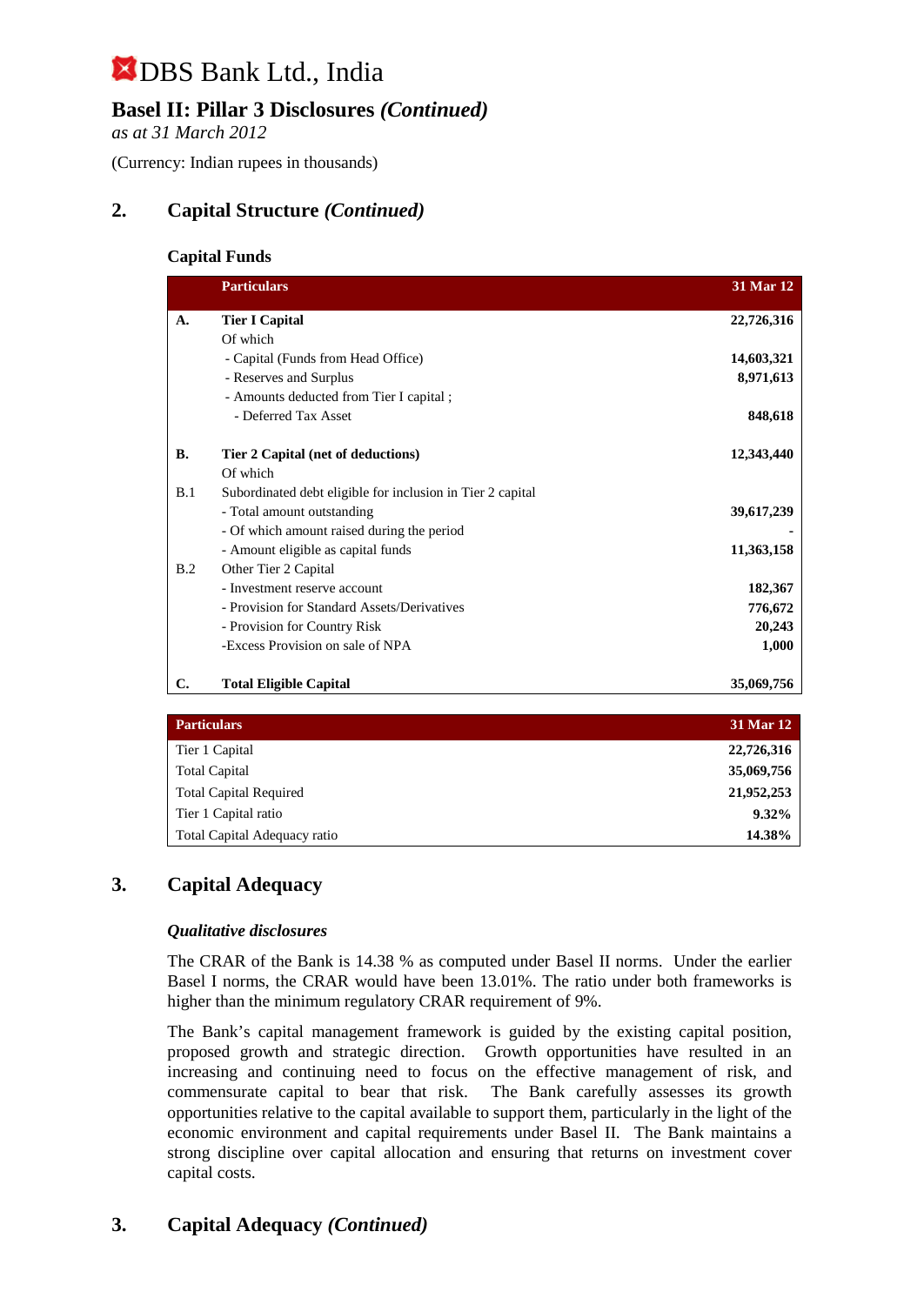# **Basel II: Pillar 3 Disclosures** *(Continued)*

*as at 31 March 2012*

## (Currency: Indian rupees in thousands)

### *Quantitative disclosures*

|   | <b>Particulars</b>                                                    | 31 Mar 12  |
|---|-----------------------------------------------------------------------|------------|
| A | Capital requirements for Credit Risk (Standardised Approach)          | 16,385,778 |
| B | Capital requirements for Market Risk (Standardised Duration Approach) |            |
|   | - Interest rate risk                                                  | 4,298,877  |
|   | - Foreign exchange risk                                               | 315,000    |
|   | - Equity risk                                                         |            |
| C | Capital requirements for Operational risk (Basic Indicator Approach)  | 952,598    |
| D | <b>Adjustment for Prudential Floor</b>                                |            |
| Ε | Capital Adequacy Ratio of the Bank (%)                                | 14.38%     |
| F | Tier 1 CRAR $(\%)$                                                    | $9.32\%$   |

## **4. General Disclosures**

As part of overall corporate governance, the Group Board has approved a comprehensive Integrated Risk Framework covering risk governance for all risk types and for all entities within the Group, including India. This framework defines authority levels, oversight responsibilities, policy structures and risk appetite limits to manage the risks that arise in connection with the use of financial instruments. On a day-to-day basis, business units have primary responsibility for managing specific risk exposures while Group Risk exercises independent risk oversight on the Group as a whole. Group Risk Management is the central resource for quantifying and managing the portfolio of risks taken by the Group as a whole.

## **A) General Disclosures for Credit Risk**

## *Qualitative Disclosures*

## **Credit Risk Management Policy**

The credit policies and basic procedures of the Bank relating to its lending activities are contained in the Local Credit / Loan Policy of the Bank, Core Credit Policy at Singapore and the Credit Manual. These are based on the general credit principles, directives / guidelines issued by the RBI from time to time as well as instructions and guidelines of DBS Bank Ltd, Singapore (hereinafter referred to as 'the Head Office'). In the unlikely event of any conflict amongst the RBI guidelines and Head Office Guidelines, the more conservative policy / guideline is followed.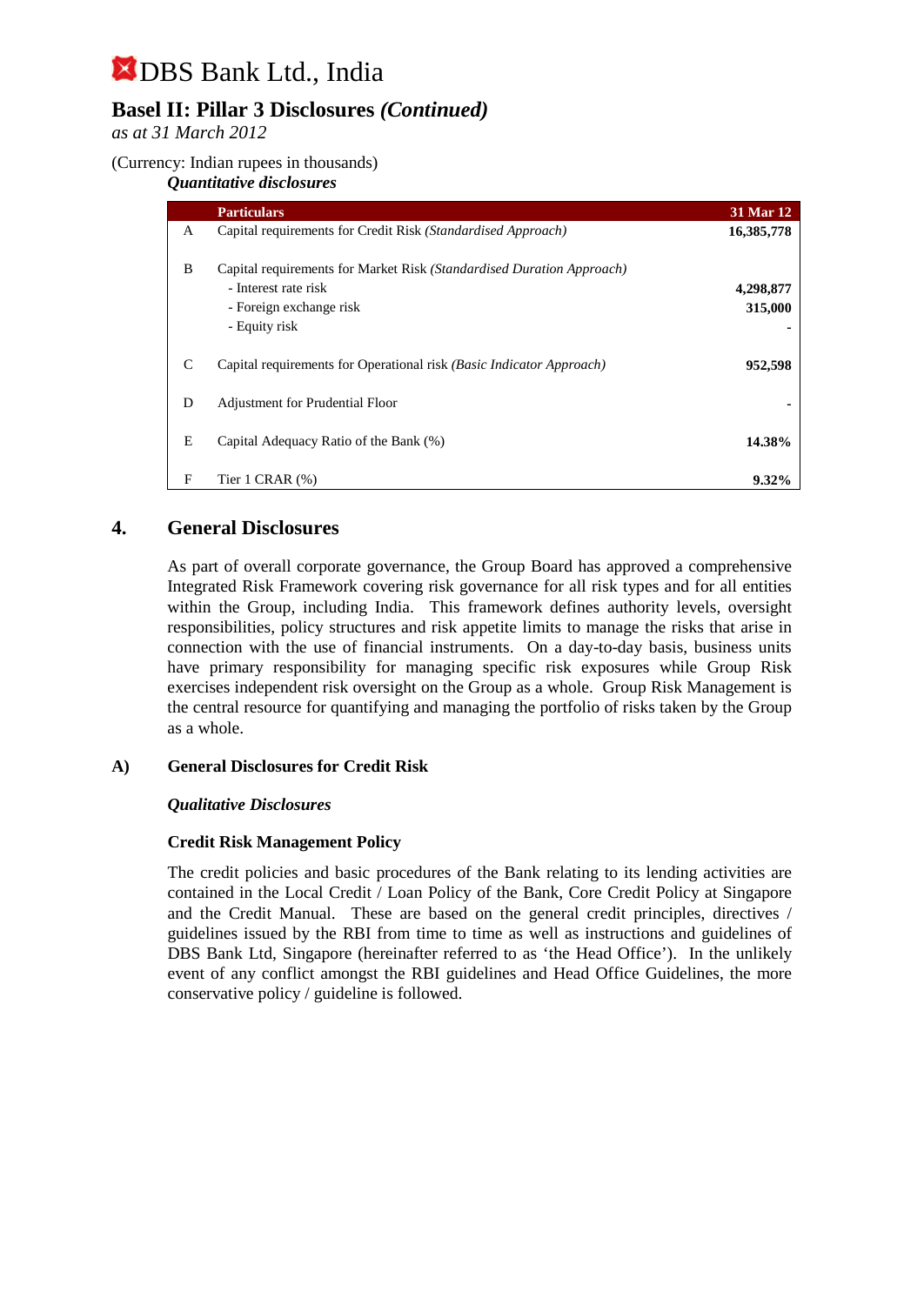# **Basel II: Pillar 3 Disclosures** *(Continued)*

*as at 31 March 2012*

(Currency: Indian rupees in thousands)

## **4. General Disclosures** *(Continued)*

## **A) General Disclosures for Credit Risk** *(Continued)*

### **Credit Risk Management Policy** *(Continued)*

The Core Credit Policy and the Credit / Loan policy outlines the Bank's approach to Credit Risk Management and sets out the rules and guidelines under which the Bank would develop and grows its lending business. These policies provide guidance to the Bank's Corporate Banking, Enterprise / Mid-Market Banking and Financial Institutions Group to manage the growth of their portfolio of customer assets in line with the Bank's credit culture and profitability objectives, taking into account the capital needed to support the growth.

Supplementary policies to the main Core Credit Policy and the Credit / Loan policy have also been laid out, for certain types of lending and credit-related operations. These include subject –specific policies relating to risk ratings, Default policy, Specialized Lending etc., as well as guidelines for real-estate lending, NBFC lending, hedging of FX exposures, credit risk mitigation, sectoral and individual / group borrower limits, bridge loans, bill discounting, etc.

Responsibility for monitoring post-approval conditions and risk reporting resides with the Credit Control Unit (CCU), which reports in to Head of CCU in Singapore, with local oversight of the Head of Credit in India. The Risk Based Supervision (RBS) submission to RBI contains further details on the same.

Advances are classified into performing and non-performing advances (NPAs) as per RBI guidelines as well as MAS Guidelines. NPA's are further classified into sub-standard, doubtful and loss assets based on the criteria stipulated by RBI as well as MAS, using the more conservative approach wherever there is a difference.

## *Quantitative Disclosures*

#### **Credit Exposure**

| <b>Particulars</b>          | 31 Mar 12   |
|-----------------------------|-------------|
| Fund Based (Gross Advances) | 129,815,057 |
| Non Fund Based *            | 201,922,284 |

\* The amount includes trade exposures and FX/derivative exposures.

The Bank does not have overseas operations and hence exposures are restricted to the domestic segment.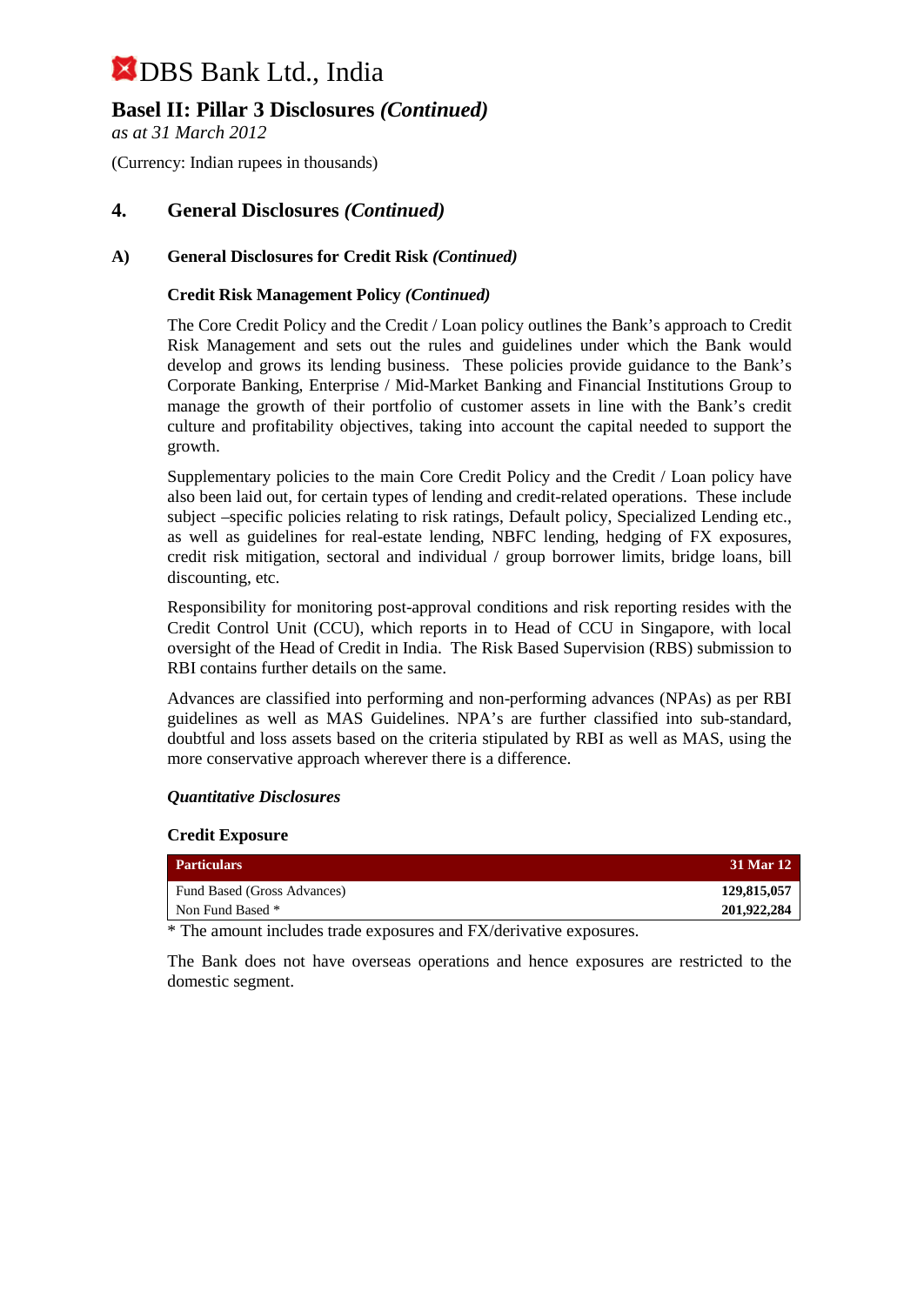# **Basel II: Pillar 3 Disclosures** *(Continued)*

*as at 31 March 2012*

(Currency: Indian rupees in thousands)

# **4. General Disclosures** *(Continued)*

## **Industry wise Exposures (Fund Based Advances)**

| <b>Industry</b>                    | 31 Mar 12   |
|------------------------------------|-------------|
| Petrochemicals                     | 16,884,645  |
| Manufacturing                      | 11,124,816  |
| NBFC's                             | 10,690,686  |
| Construction                       | 8,881,155   |
| Drugs and Pharmaceuticals          | 8,270,345   |
| <b>Real Estate</b>                 | 7,750,042   |
| Telecommunications                 | 6,992,525   |
| Engineering                        | 4,548,206   |
| Power                              | 3,965,166   |
| Mining                             | 3,957,989   |
| Metal & Metal Products             | 3,765,981   |
| Iron & Steel                       | 3,706,724   |
| Automobiles including trucks       | 2,279,158   |
| <b>Textiles</b>                    | 2,258,252   |
| Other Chemicals, Dyes, Paints, etc | 1,949,704   |
| Paper & Paper Products             | 1,721,861   |
| Computer Software                  | 1,641,692   |
| Electronics                        | 1,410,565   |
| Other Infrastructure               | 1,299,608   |
| Commodities                        | 590,150     |
| Cement                             | 147,538     |
| Food Processing                    | 37,179      |
| Residual advances                  | 1,081       |
| Other industries                   | 25,939,989  |
| <b>Total Credit Exposure</b>       | 129,815,057 |

#### **Industry wise Exposures (Non - Fund Based)\***

| <b>Industry</b>                     | 31 Mar 12   |
|-------------------------------------|-------------|
| Bank                                | 129,784,197 |
| Metal & Metal Products              | 3,160,958   |
| Petrochemicals                      | 3,159,594   |
| Manufacturing                       | 3,152,491   |
| Construction                        | 2,510,094   |
| Other Chemicals, Dyes, Paints, etc. | 2,220,840   |
| Telecommunications                  | 1,907,571   |
| Computer Software                   | 1,578,572   |
| Iron & Steel                        | 1,500,810   |
| NBFC's                              | 1,465,677   |
| Petroleum                           | 1,400,940   |
| Drugs and Pharmaceuticals           | 1,370,069   |
| <b>Textiles</b>                     | 905,568     |
| Power                               | 817,811     |
| Engineering                         | 822,839     |
| Automobiles including trucks        | 451,772     |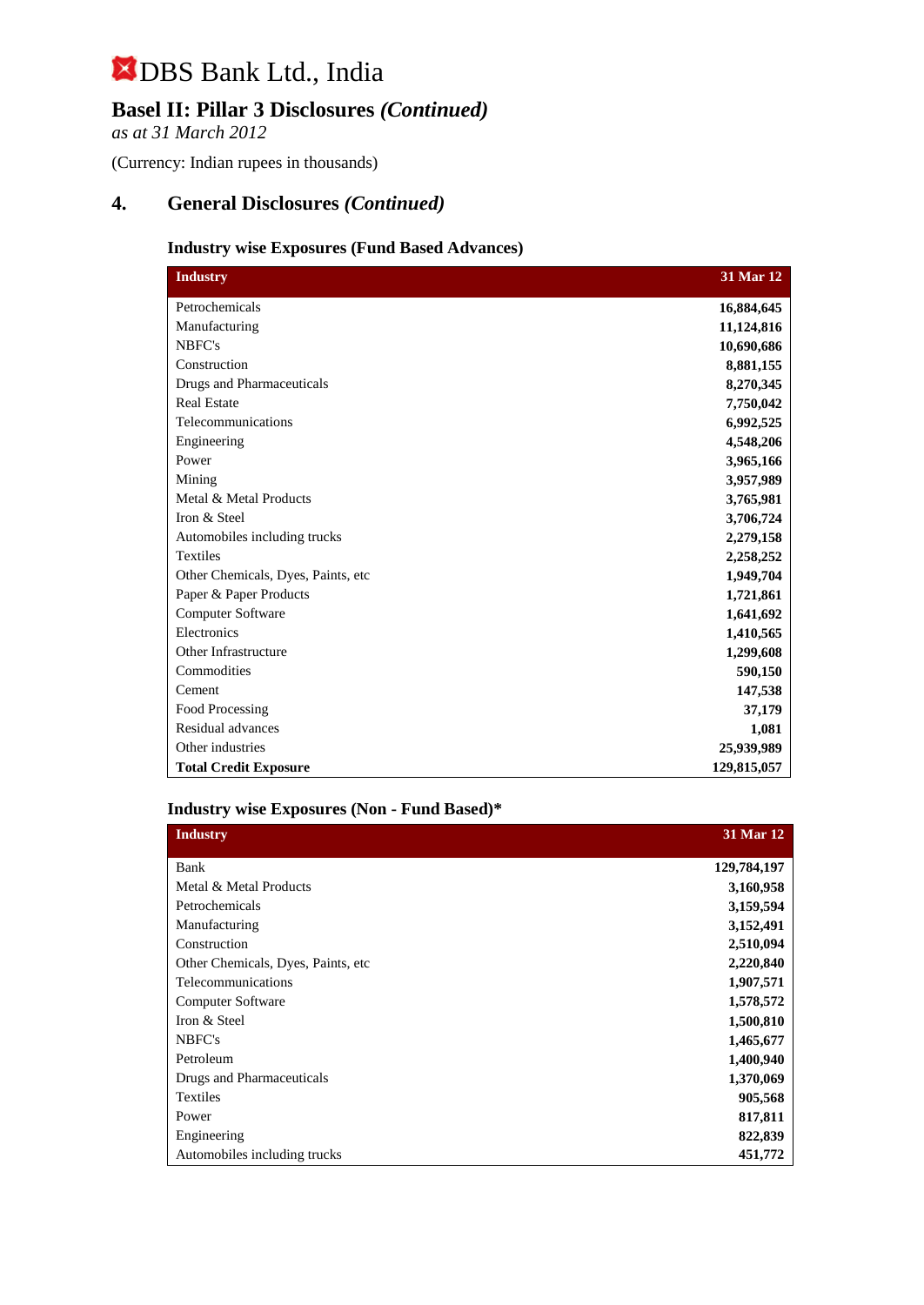# **Basel II: Pillar 3 Disclosures** *(Continued)*

*as at 31 March 2012*

(Currency: Indian rupees in thousands)

# **4. General Disclosures** *(Continued)*

## **Industry wise Exposures (Non - Fund Based)\*** *(Continued)*

| <b>Industry</b>              | 31 Mar 12   |
|------------------------------|-------------|
|                              |             |
| Food Processing              | 448,799     |
| Cement                       | 403,012     |
| Shipping                     | 231,264     |
| Paper & Paper Products       | 221,761     |
| <b>Real Estate</b>           | 100,700     |
| Mining                       | 36,297      |
| Electronics                  | 45,621      |
| Trading                      | 7,010       |
| Other industries             | 44,218,017  |
| <b>Total Credit Exposure</b> | 201,922,284 |

\* The amount includes trade exposures and Foreign exchange and derivative exposures.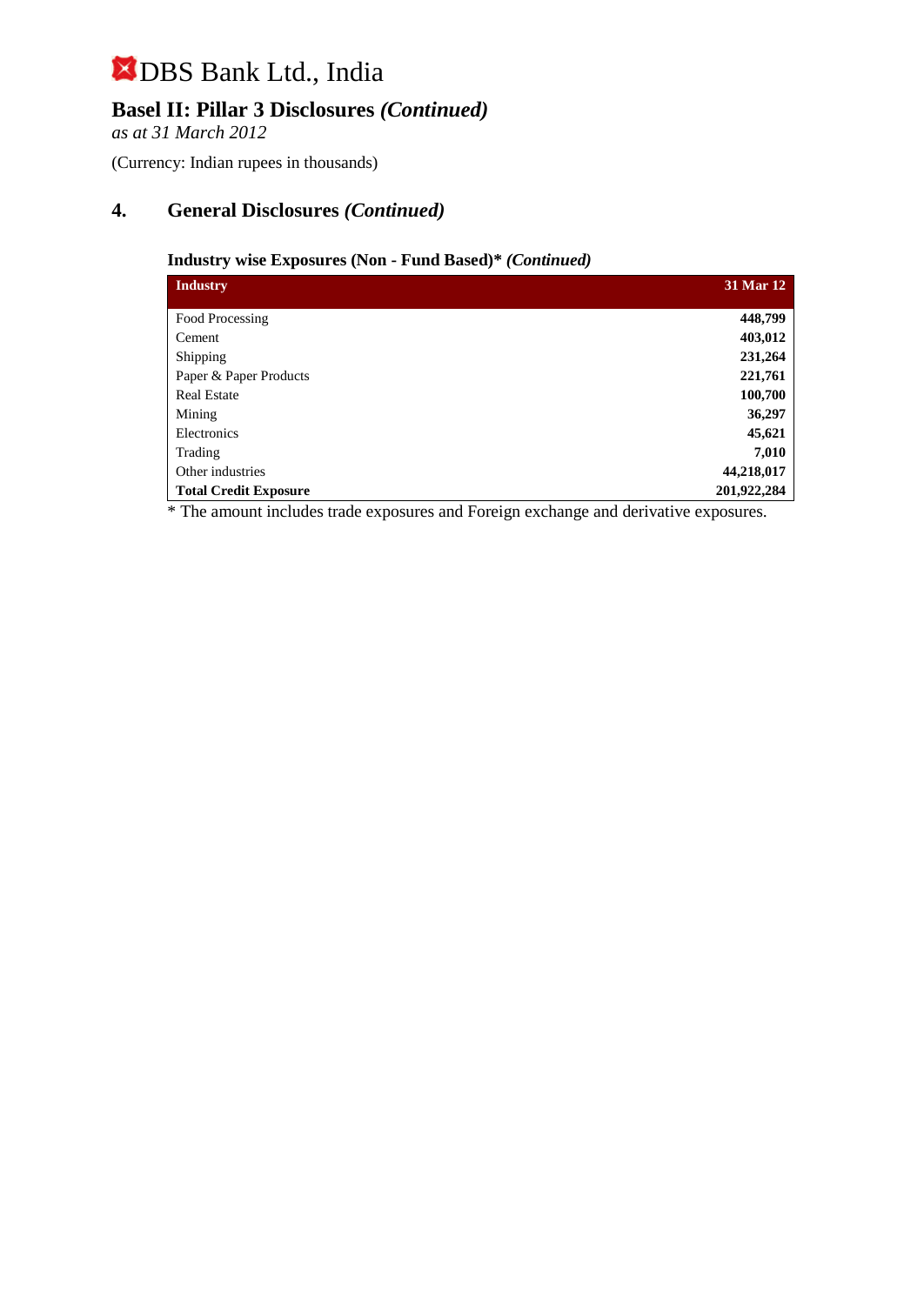# **Basel II: Pillar 3 Disclosures** *(Continued)*

*as at 31 March 2012*

(Currency: Indian rupees in thousands)

# **4. General Disclosures** *(Continued)*

#### **Maturity of Assets as at 31 March 2012**

| <b>Particulars</b>   | Cash                         | <b>Balance with</b><br><b>RBI</b> | <b>Balance with</b><br><b>Banks</b> | <b>Investments</b> | <b>Loans &amp; Advances</b> | <b>Fixed Assets</b>      | <b>Other Assets</b> |
|----------------------|------------------------------|-----------------------------------|-------------------------------------|--------------------|-----------------------------|--------------------------|---------------------|
|                      |                              |                                   |                                     |                    |                             |                          |                     |
| 1 day                | 35,557                       | 62,816                            | 9,514,043                           | 2,637,068          | 2,030,266                   |                          | 19,453              |
| $2-7$ days           | $\qquad \qquad \blacksquare$ | 1,238,869                         | 1,293,329                           | 34,183,236         | 12,764,778                  |                          | 200,824             |
| $8-14$ Days          | $\qquad \qquad \blacksquare$ | 351,599                           | $\overline{\phantom{a}}$            | 11,316,094         | 6,564,887                   | $\overline{\phantom{a}}$ | 98,051              |
| $15-28$ Days         | $\qquad \qquad \blacksquare$ | 552,055                           |                                     | 7,610,940          | 27,523,114                  | $\overline{\phantom{a}}$ | 156,641             |
| 29 Days-3 Months     | $\qquad \qquad \blacksquare$ | 1,335,507                         |                                     | 8,749,127          | 28,411,732                  |                          | 234,795             |
| 3–6 Months           | $\overline{\phantom{a}}$     | 270,056                           | $\qquad \qquad$                     | 2,205,150          | 20, 121, 171                |                          | 137,702             |
| $6$ Months $-1$ Year | $\qquad \qquad \blacksquare$ | 246,788                           | $\overline{\phantom{a}}$            | 56,013,393         | 11,156,379                  | $\overline{\phantom{0}}$ | 450,741             |
| $1-3$ Years          | $\overline{\phantom{a}}$     | 456,150                           | $\overline{\phantom{a}}$            | 10,209,025         | 11,495,058                  | $\overline{\phantom{0}}$ | 136,688             |
| $3-5$ Years          | $\overline{\phantom{0}}$     | 102,975                           | $\overline{\phantom{a}}$            | 700,485            | 5,220,906                   | $\overline{\phantom{0}}$ | 35,178              |
| Over 5Years          | $\overline{\phantom{0}}$     | 3,422,146                         |                                     | 14,181,071         | 3,154,500                   | 419,779                  | 66,839,100          |
| <b>Total</b>         | 35,557                       | 8,038,961                         | 10,807,373                          | 147,805,589        | 128,442,791                 | 419,779                  | 68,309,173          |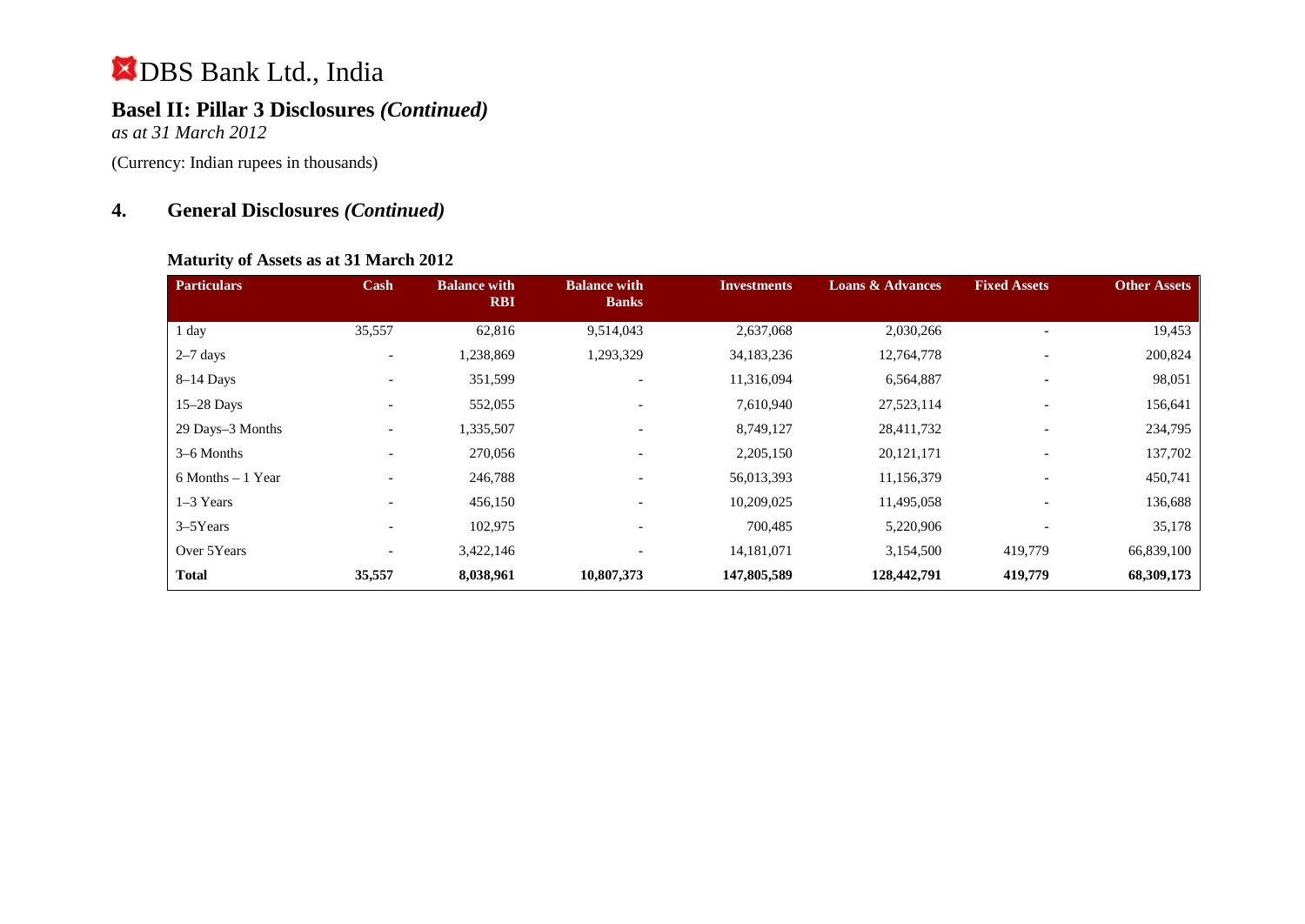# **Basel II: Pillar 3 Disclosures** *(Continued)*

*as at 31 March 2012*

(Currency: Indian rupees in thousands)

## **4. General Disclosures** *(Continued)*

## **Classification of NPA's**

| <b>Particulars</b>     | 31 Mar 12 |
|------------------------|-----------|
| Amount of NPAs (Gross) | 2,146,623 |
| Substandard            | 1,173,960 |
| Doubtful 1             | 749,993   |
| Doubtful 2             | 147,670   |
| Doubtful 3             | 75,000    |
| Loss                   | ۰         |

#### **Movement of NPAs and Provision for NPAs**

|              | <b>Particulars</b>                                                              | 31 Mar 12 |
|--------------|---------------------------------------------------------------------------------|-----------|
| $\mathbf{A}$ | Amount of NPAs (Gross)                                                          | 2,146,623 |
|              |                                                                                 |           |
| B            | Net NPAs                                                                        | 774,357   |
|              |                                                                                 |           |
| $\mathbf C$  | <b>NPA Ratios</b>                                                               |           |
|              | Gross NPAs to gross advances (%)                                                | $1.65\%$  |
|              | Net NPAs to net advances (%)                                                    | $0.60\%$  |
| D            | Movement of NPAs (Gross)                                                        |           |
|              | Opening balance as of the beginning of the financial year                       | 834,480   |
|              | <b>Additions</b>                                                                | 1,394,084 |
|              | Reductions on account of recoveries/write - offs                                | 81,941    |
|              | Closing balance                                                                 | 2,146,623 |
| E            | Movement of Provision for NPAs                                                  |           |
|              | Opening balance as of the beginning of the financial year                       | 601,017   |
|              | Provision made during the year<br>$\overline{\phantom{0}}$                      | 842,270   |
|              | Write $-$ offs / Write $-$ back of excess provision<br>$\overline{\phantom{0}}$ | 71,021    |
|              | Closing balance                                                                 | 1,372,266 |

Amount of Non-Performing Investments and amount of provisions held for nonperforming investments:Nil

#### **Movement in Provisions Held towards Depreciation on Investments**

| <b>Particulars</b>                                                | As at<br>31 Mar 2012 |
|-------------------------------------------------------------------|----------------------|
| <b>Opening Balance</b><br>Provisions Made During the Year<br>Add: | 547,491              |
| Less: Write off / Write back of Excess provisions during the Year | 419,708              |
| <b>Closing Balance</b>                                            | 128,083              |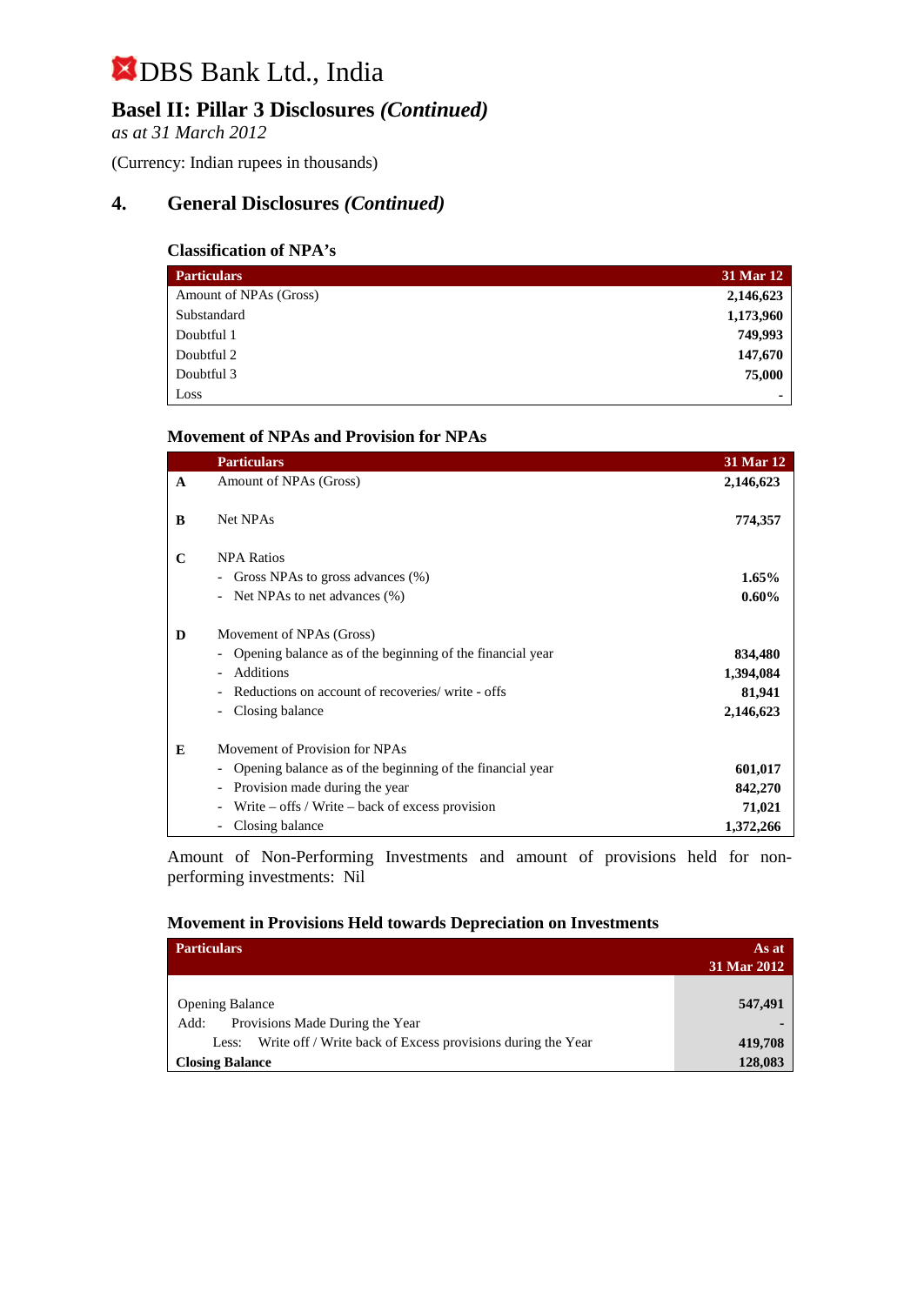## **Basel II: Pillar 3 Disclosures** *(Continued)*

*as at 31 March 2012*

(Currency: Indian rupees in thousands)

## **5. Disclosures for Credit Risk: Portfolios subject to Standardised approach**

### *Qualitative Disclosures*

Currently based on our clientele, ratings of the following agencies have been used i.e. CARE, CRISIL, Fitch and ICRA for all exposures. The Bank assigns Long term credit ratings accorded by the chosen credit rating agencies for assets which have a contractual maturity of more than one year. However, in accordance with the guidelines of RBI the Bank classifies all cash credit exposures as long term exposures and accordingly the long term ratings accorded by the chosen credit rating agencies are assigned. Currently the Bank uses issuer ratings. In accordance with RBI guidelines, for risk-weighting purposes, short-term ratings are deemed to be issue-specific.

## *Quantitative Disclosures*

Categorization of Advances (outstanding) classified on the basis of Risk Weightage is provided below:

| <b>Particulars</b>    | 31 Mar 12   |
|-----------------------|-------------|
| $<$ 100 % Risk Weight | 73,303,663  |
| 100 % Risk Weight     | 50,002,061  |
| $> 100\%$ Risk Weight | 5,137,067   |
| Total                 | 128,442,791 |

## **6. Disclosures for Credit Risk Mitigation on Standardised approach**

#### *Qualitative Disclosures*

This is detailed in our policy on Credit Risk Mitigation techniques and Collateral Management.

#### *Quantitative Disclosures*

As of 31<sup>st</sup> March 2012, the Bank has not availed of Credit Mitigation techniques.

## **7. Disclosure on Securitisation for Standardised approach**

The Bank has not securitized any assets in the year under review.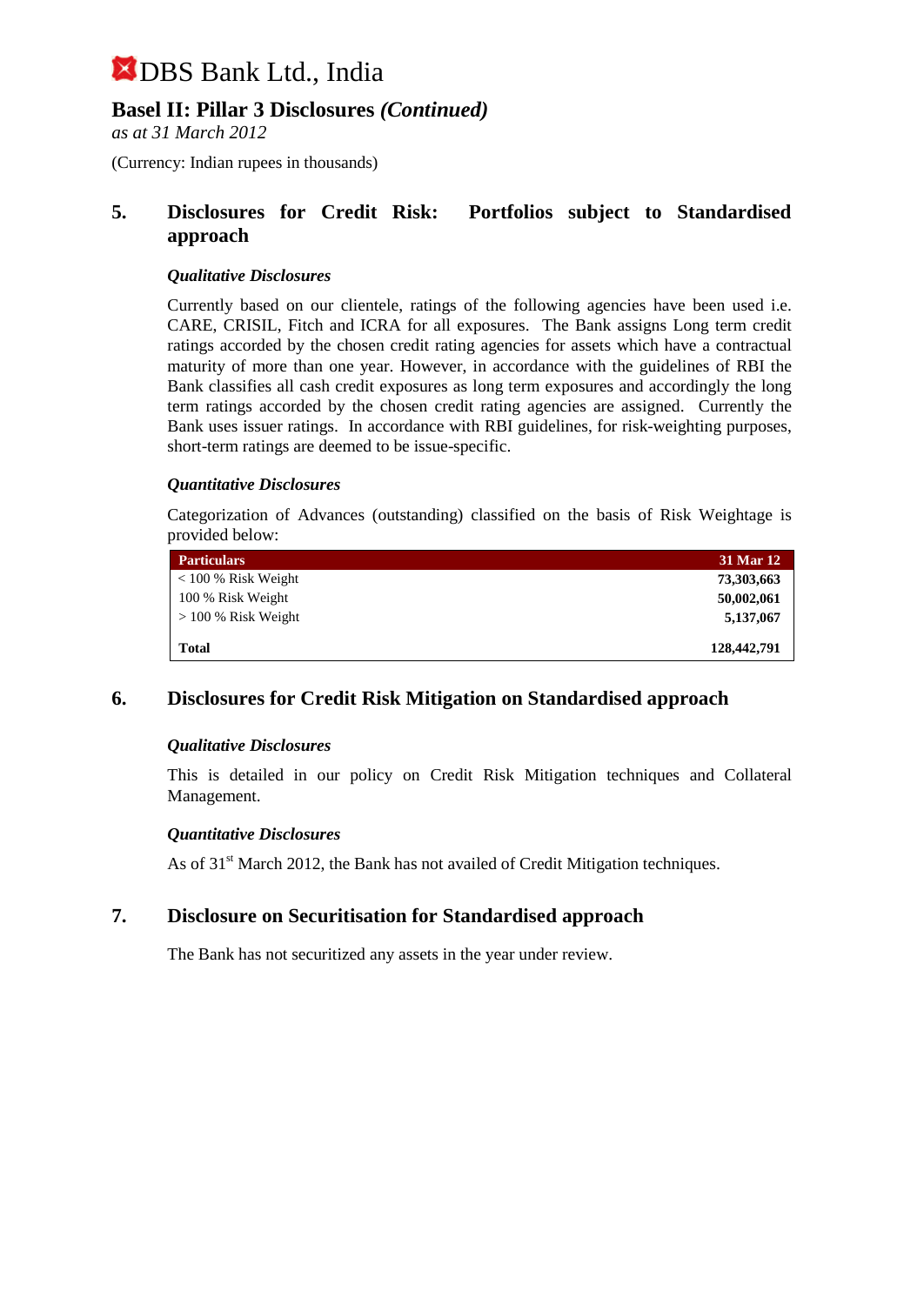# **Basel II: Pillar 3 Disclosures** *(Continued)*

*as at 31 March 2012*

(Currency: Indian rupees in thousands)

# **8. Disclosure on Market Risk in Trading book**

## *Qualitative disclosures*

Market Risk arises from changes in value from changes in interest rates yields, foreign exchange rates, equity prices, commodity prices, credit spreads and the impact of changes in the correlations and volatilities of these risk factors. The Banks market risk appetite is determined by the Group Board of Directors, with detailed limit frameworks recommended by the appropriate risk committees. The Group Market & Liquidity Risk Committee, which reports into the Group Risk Executive Committee, oversees the market risk management infrastructure, sets market risk control limits and provides enterprise-wide oversight of all market risks and their management.

The Group's market risk framework identifies the types of the market risk to be covered, the risk metrics and methodologies to be used to capture such risk and the standards governing the management of market risk within the Group including the limit setting and independent model validation, monitoring and valuation.

The principal market risk appetite measure is Value at Risk (VaR).. The VaR is supplemented by risk control measures, such as sensitivities to risk factors, including their volatilities, as well as P&L loss triggers (Management Stress Triggers) for management action.

VaR estimates the potential loss on the current portfolio assuming a specified time horizon and level of confidence. The VaR methodology uses a historical simulation approach to forecast the Group's market risk. The methodology is also used to compute average tail loss metrics. VaR risk factor scenarios are aligned to parameters and market data used for valuation. The VaR is calculated for T&M trading, T&M banking and ALCO book (T&M banking and ALCO book constitute banking VaR).

On a daily basis, the Bank computes trading VaR for each business unit and location, and at the Group level. Banking VaR is computed on a weekly basis for each business unit and location. The trading VaR forecasts are back-tested against the profit and loss of the trading book to monitor its predictive power.

To complement the VaR framework, regular stress testing is carried out to monitor the Banks vulnerability to shocks.

#### *Quantitative Disclosures*

#### **Capital Requirement for Market Risk**

| <b>Particulars</b>                     | 31 Mar 12 |
|----------------------------------------|-----------|
| Interest rate risk                     | 4,298,877 |
| Foreign exchange risk (including gold) | 315,000   |
| Equity position risk                   |           |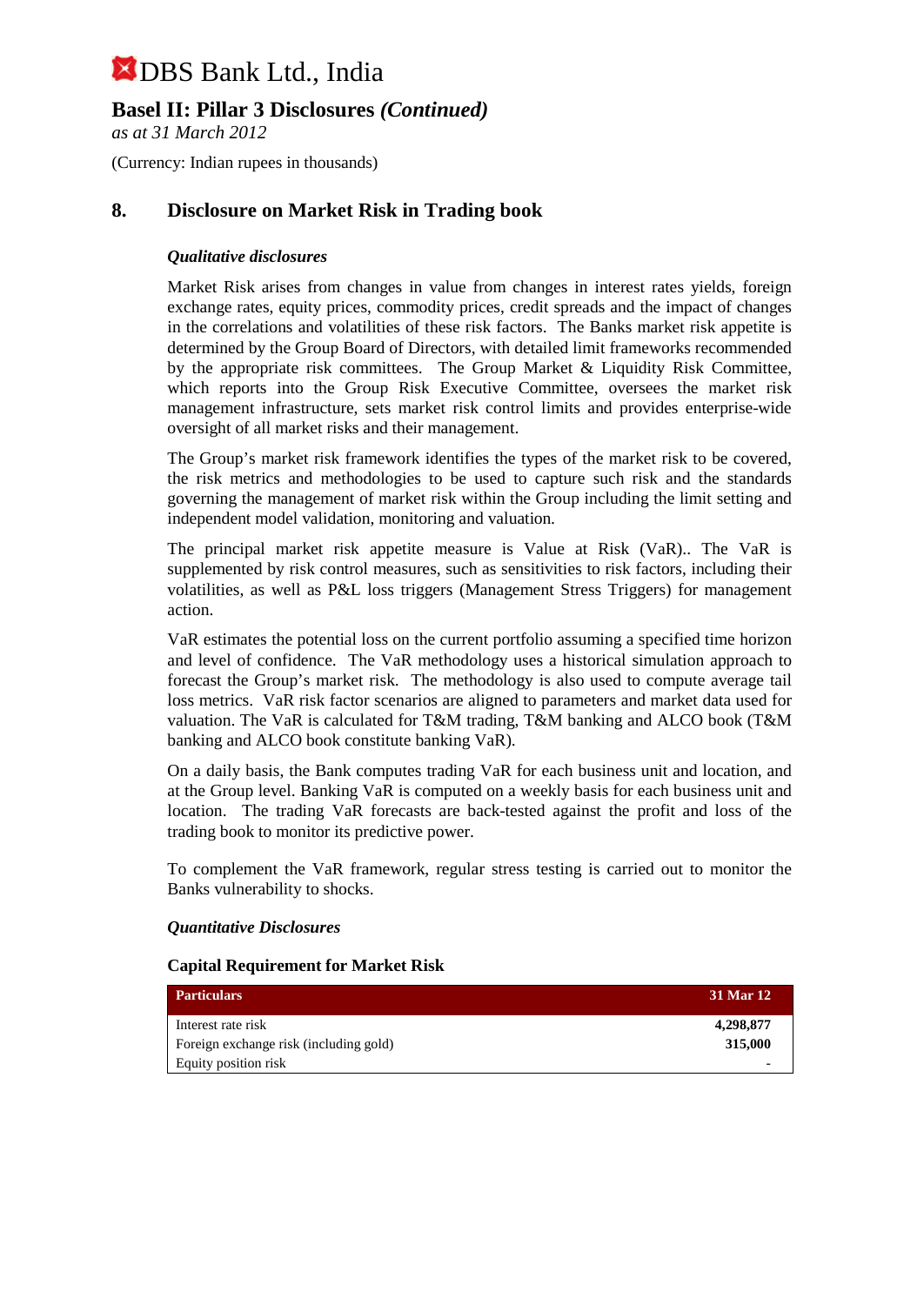# **Basel II: Pillar 3 Disclosures** *(Continued)*

*as at 31 March 2012*

(Currency: Indian rupees in thousands)

## **9. Operational Risk**

### *Qualitative Disclosures*

### **Overview**

The Bank's Operational Risk Management (ORM) framework:

- "Defines" operational risk and the scope of its application;
- "Establishes" the dimensions of operational risk;
- "Provides" a framework for managing operational risk

Operational Risk is defined as "the risk of loss resulting from inadequate or failed internal processes, people, or systems, or from external events, including legal risk, but does not include strategic or reputation risk".

There are three dimensions of operational risk:

- Risk Cause
- Risk Event
- Risk Effect

The Core Operational Risk Standards ('CORS') are a set of minimum operating control standards that apply to all Business Units / Support Units (BU/SU) to manage Operational Risk. Business specific policies and procedures are developed in line with these minimum control standards. The effective implementation of these standards in conjunction with corporate and business-specific policies provides the Bank with reasonable assurance that it is proactively managing its Operational Risk.

The policy covers guidelines for:

- Management Oversight
- People Management
- Transaction Initiation, Execution and Maintenance
- Financial & Accounting Control
- Legal, Regulatory and Market Practice Compliance
- Software, Systems Development and Infrastructure Management
- Information Security
- Physical Security
- Business Continuity Management

#### **Risk Mitigation Programs**

#### *Internal Controls*

The day-to-day management of Operational Risk is through maintenance of a comprehensive system of internal controls. An effective internal control system is a combination of a strong control environment and appropriate internal control procedures. These internal controls comprise – preventive, detective, escalation and corrective controls.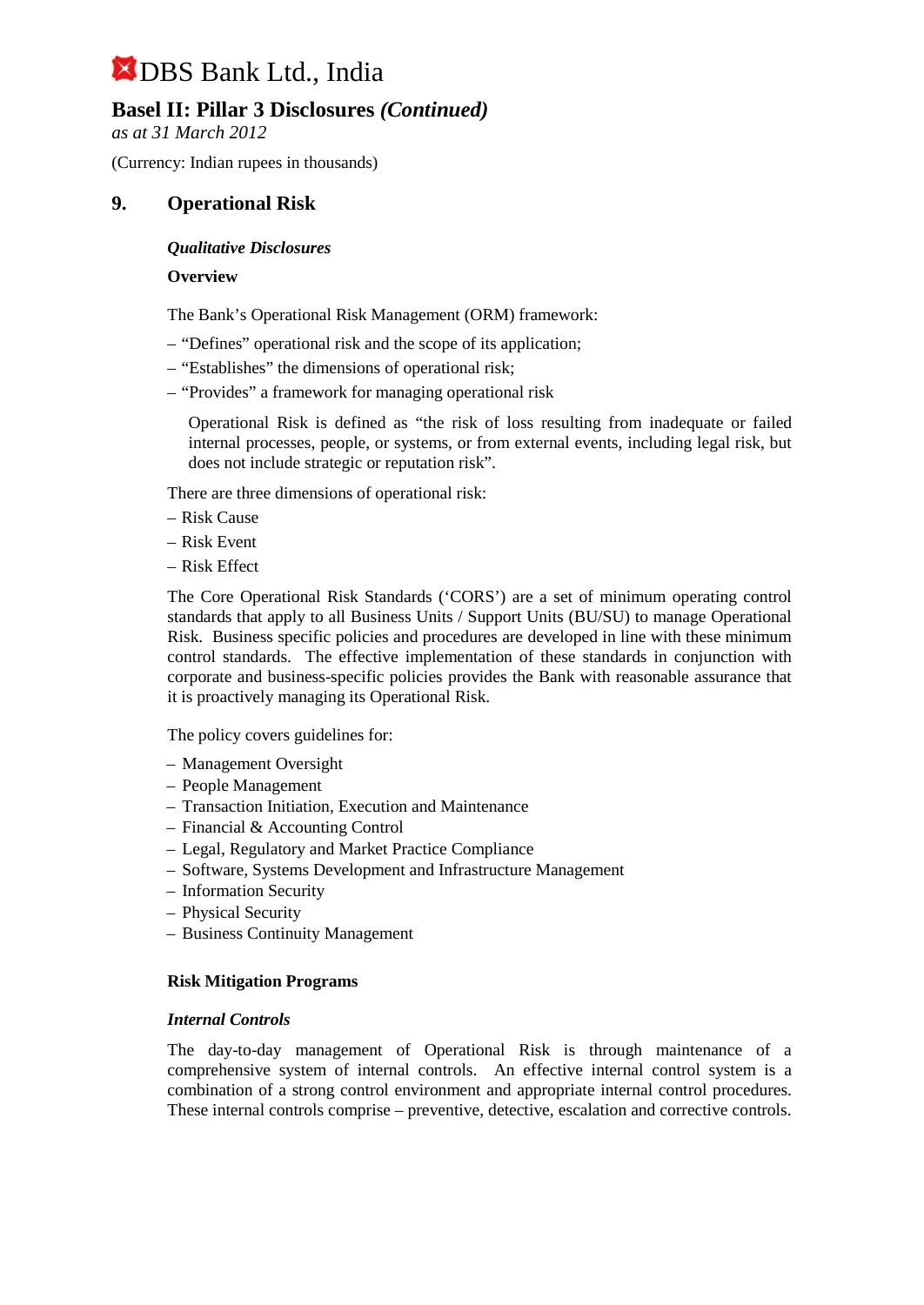# **Basel II: Pillar 3 Disclosures** *(Continued)*

*as at 31 March 2012*

(Currency: Indian rupees in thousands)

# **9. Operational Risk** *(Continued)*

## *Insurance Programme*

The key objectives of the Insurance Programme are to:

- Reduce financial loss of risk events via transfer of loss to external funding sources (insurers)
- Prepare the Bank to qualify for any potential reduction in Operational Risk Capital under Basel II

The Programme provides cover for low-frequency high-impact loss incidents, while the high frequency low impact operational losses are managed through strong internal controls.

*Business Continuity Management (BCM)* is a key Operational Risk program to minimize the impact of a business disruption, irrespective of cause, and to provide an acceptable level of continuity until normal business operations are resumed. The BCM includes the following:

- Establishing ownership, roles and responsibilities
- Risk analysis
- Business impact analysis
- Recovery strategies
- Familiarisation of emergency response and crisis management plans
- Regular review and maintenance
- Regular, complete and meaningful testing

## **Risk Tools and Mechanisms**

*Control Self Assessment*: The process of Control Self Assessment comprises:

- Assessment of the effectiveness of internal controls so as to provide reasonable assurance that business objectives can be met
- Promoting awareness of operational risk and control throughout the Bank
- Identifying issues requiring corrective action.

## *Risk Event Management (REM)* and reporting is for:

- Fostering a consistent and robust risk event management and reporting culture
- Building a risk event database that will be in line with Basel II requirements to progress towards a more sophisticated capital quantification approach for Operational Risk
- Providing management with regular reports on Operational Risk exposures at a granular level

## *Key Risk Indicators (KRI)* tracking and reporting:

- Serves as a pre-warning signal of the changes in the level of risks and the effectiveness of controls
- Prompts corrective action to be taken to prevent or reduce potential loss exposures through proper tracking and trend analysis of KRIs.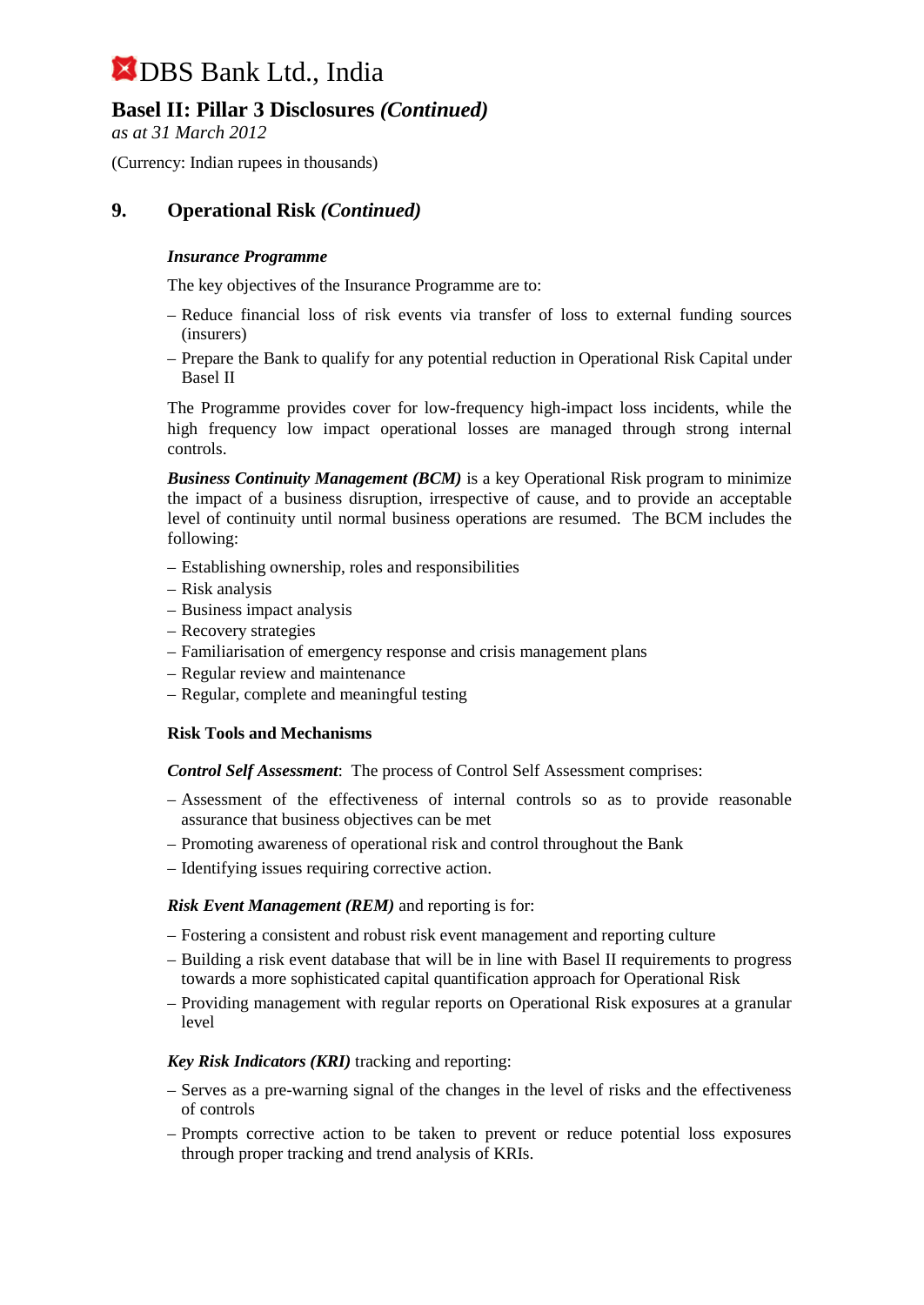# **Basel II: Pillar 3 Disclosures** *(Continued)*

*as at 31 March 2012*

(Currency: Indian rupees in thousands)

# **9. Operational Risk** *(Continued)*

*New Product Approval (NPA)* is a review / approval process to ensure that:

- New business initiatives and changes to existing businesses are introduced in a controlled manner
- Risks inherent in the new proposals are properly addressed
- Appropriate due diligence is conducted prior to the commencement of new business.

## **Approach for operational risk capital assessment**

– The Bank currently follows the Basic Indicator Approach for Operational Risk capital assessment. Migration to advanced approaches will be as per the guidance from the Bank's Head Office in Singapore.